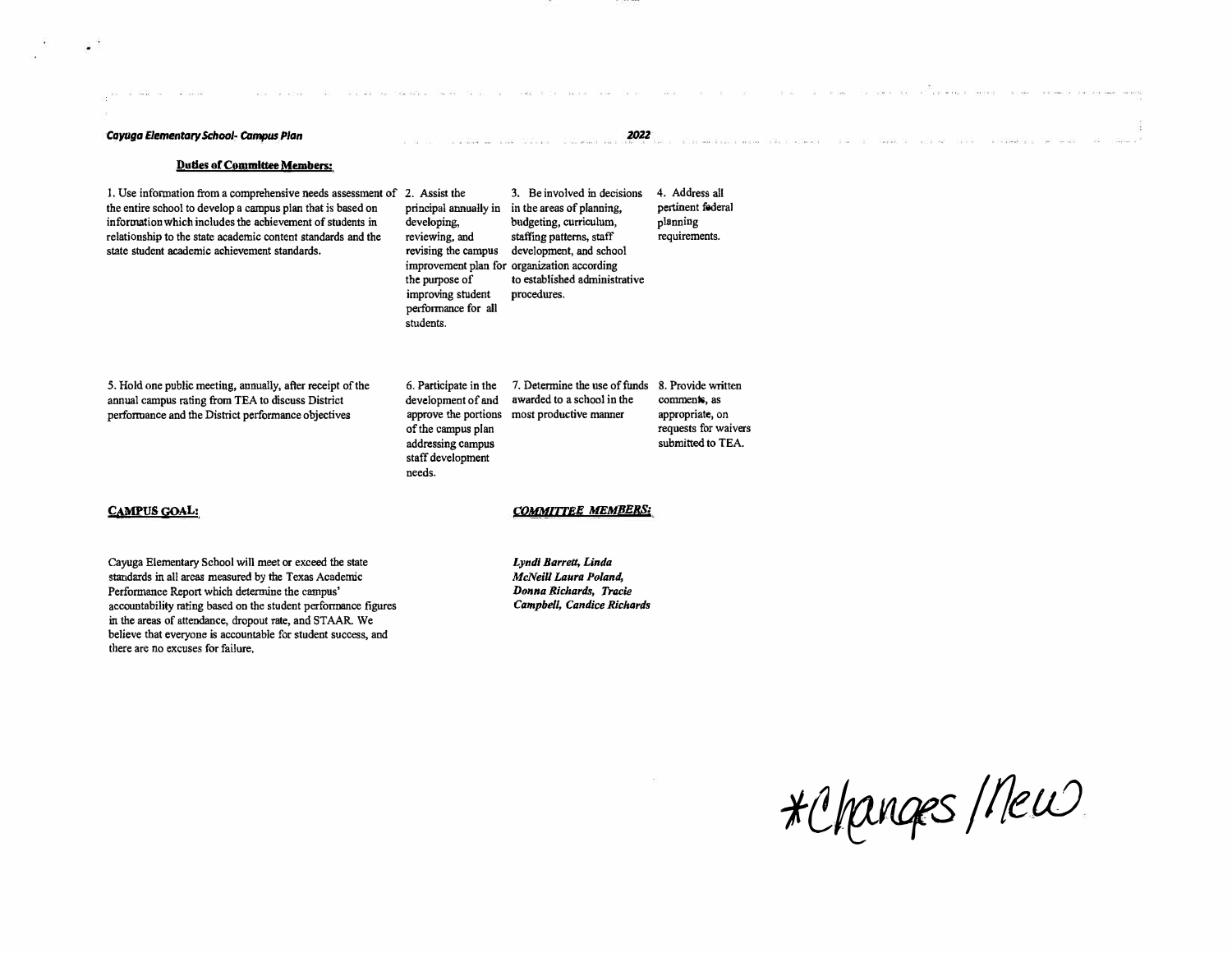**Performance Objective 1:** Provide an effective instructional program by offering our students an innovative curriculum that is aligned with the Texas Essential Knowledge and Skills. (TEKS)

 $\sim$   $^{\prime}$ 

| <b>Strategy</b>                                                                                                                                                                                                                                      | <b>Staff Responsible Evaluation</b>                                                                        |                                                                                                                  | <b>Timeline</b>                                                             | <b>Resources</b>                                                                                                         |
|------------------------------------------------------------------------------------------------------------------------------------------------------------------------------------------------------------------------------------------------------|------------------------------------------------------------------------------------------------------------|------------------------------------------------------------------------------------------------------------------|-----------------------------------------------------------------------------|--------------------------------------------------------------------------------------------------------------------------|
| 1. Conduct a comprehensive needs<br>assessment addressing campus student<br>performance on the achievement<br>indicators and other appropriate measures implementation of<br>of performance, that are disaggregated by<br>all student groups served. | All administration,<br>Teachers and Para-<br>Professionals will<br>play a part in the<br>these strategies. | On-Going assessment<br>throughout the year using<br>STAAR results and academic<br>growth of individual students. | This performance objective<br>requires on-going<br>evaluation through 2022. | Local, Title I,<br>Compensatory, and<br><b>Special Education funds</b><br>will be used to implement<br>these strategies. |
| 2. Track and identify all students that<br>qualify as "at risk" as defined by TEA.                                                                                                                                                                   |                                                                                                            | I-station, M-CLASS testing at<br>beginning, middle and end of<br>school year.                                    |                                                                             |                                                                                                                          |
| 3. Pre-referral process for students with<br>academic difficulty to include assessing<br>for ESL, Dyslexia, and "at risk" criteria.<br>These assessment will continue<br>throughout the school year for placement<br>purposes.                       |                                                                                                            | On-Going assessment<br>throughout the year using<br>STAAR results and academic<br>growth of individual students  |                                                                             |                                                                                                                          |
| 4. Engage Special education, 504, and<br>dyslexic students in curriculum specific                                                                                                                                                                    |                                                                                                            | On-Going assessment<br>throughout the year using                                                                 |                                                                             |                                                                                                                          |

STAAR results and academic

growth of individual students

programs to ensure success in areas students qualify in as stated in their IEPs.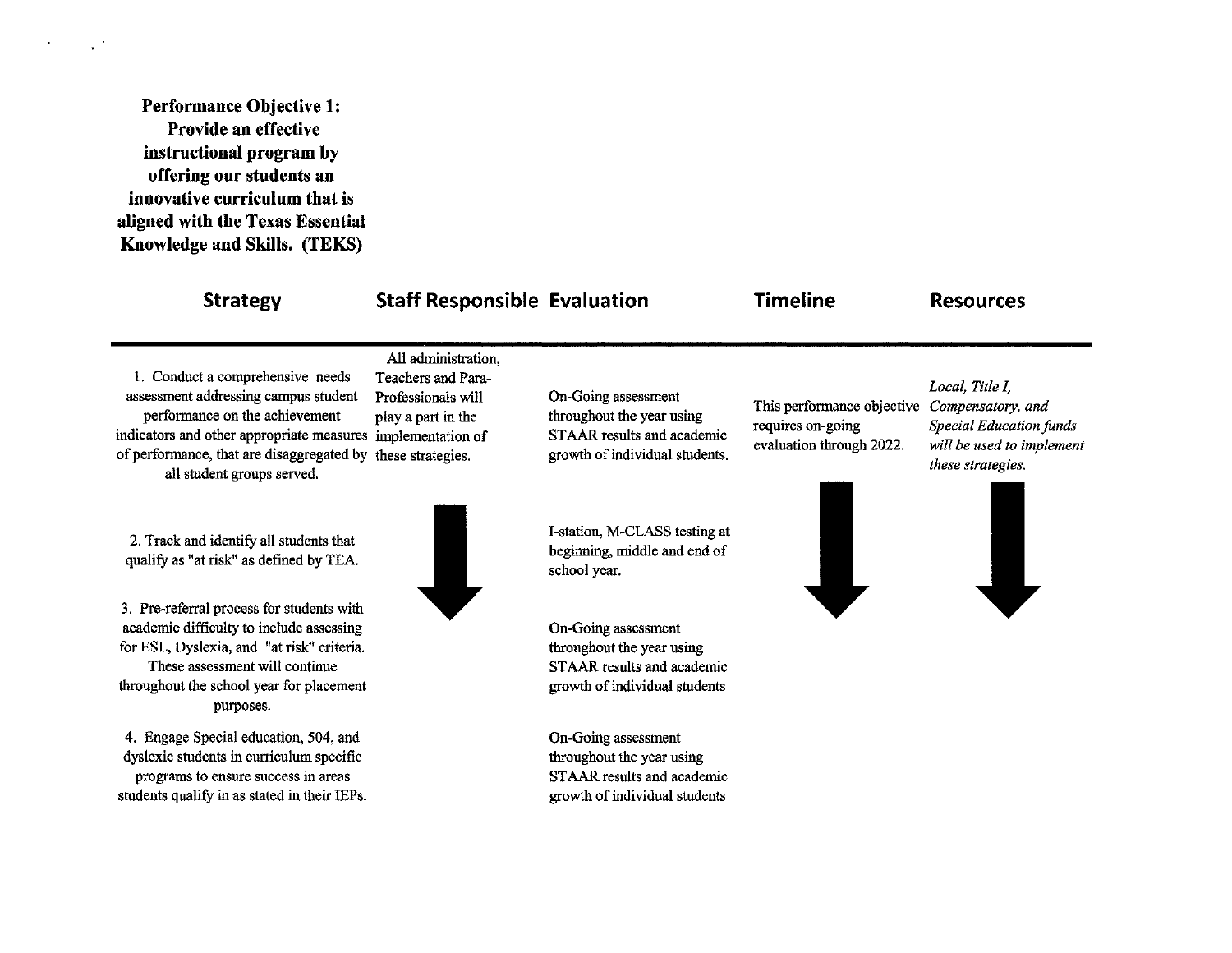5. Access students for GT yearly.

 $\mathcal{L}^{(2)}$ 

6. Evidence based testing: Kindergarten- ESGI, STAR, mClass 1st Grade: STAR, mCLASS 2nd Grade: OLSAT, STAR, mClass 3rd-5th Grade: STAR, STAAR

7. Create an evidence based reading and math program where certified teachers and para-professionals will work with struggling students that have been identified by the district. Address learning loss associated with the pandemic by using evidence based interventions.

8. Provide I-station, a scientifically based program, for students that qualify for Title I/at risk services in grades K-5.

9 Engage Special education, 504, and dyslexia students in curriculum specific programs to ensure success in areas students qualify in as stated in their IEPs.

10. Continue the use of Accelerated Reader/STAR program to continually monitor student progress and growth across all student groups.

On-Going assessment throughout the year using STAAR results and academic growth of individual students

Test Reports/Report Cards

Screening results

**ARP-ESSER III** 

**Spring Testing** 

**Testing Results** 

Testing results each 6 weeks to determine growth.

**Texas COVID Learning Acceleration Supports** (TCLAS)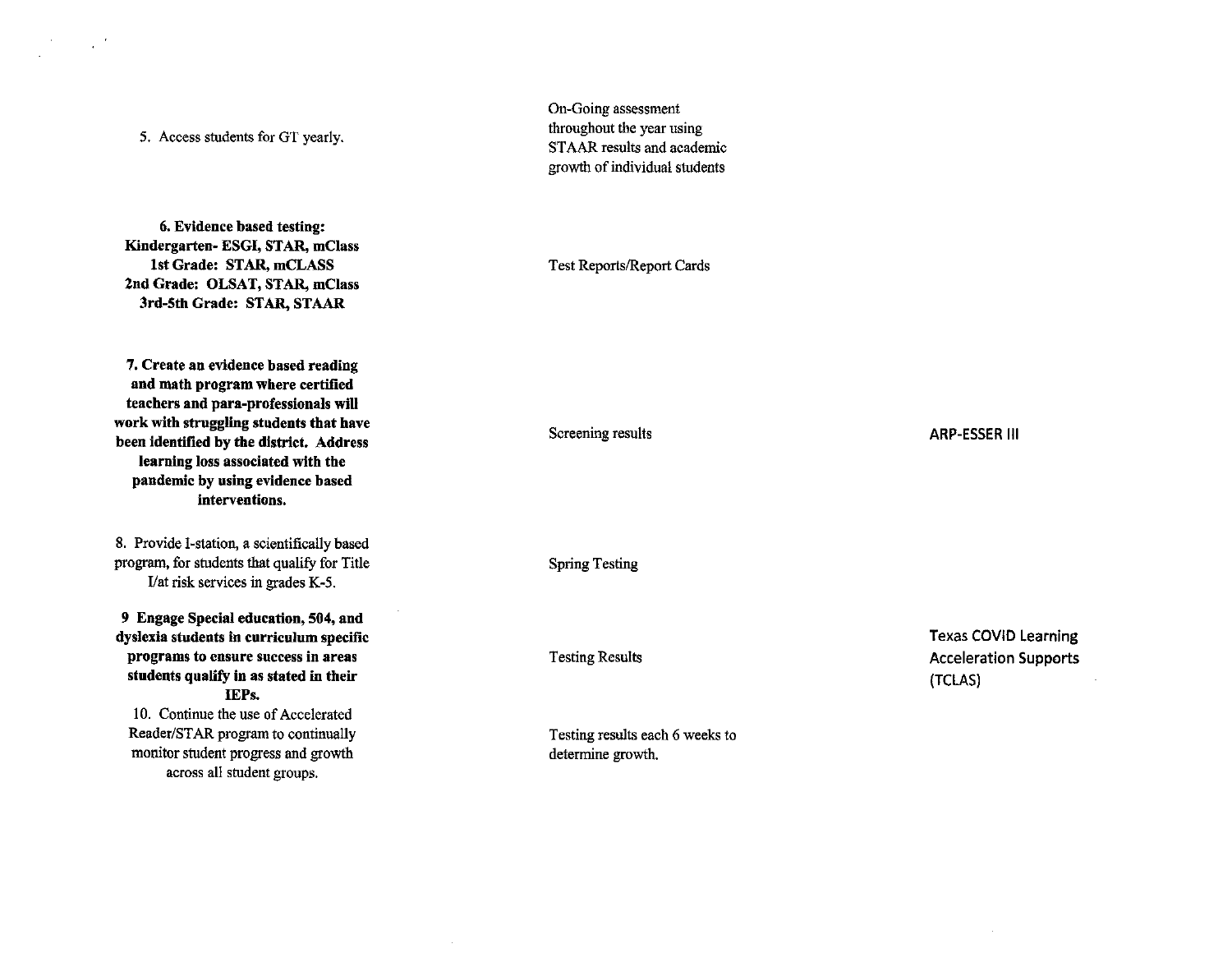11. Provide appropriate and effective ESL services for students of limited English proficiency

12. Summer program to assist students that do not master the STAAR test. Provide 30 hours per subject to address learning gaps.

13. Training and staff development in order to meet the requirements of the **STAAR** test.

14. Provide staff development for faculty and staff regarding federal and state requirements for service to be provided in the least restrictive environment

15. Teachers will focus on grade level TEKS in order to meet STAAR testing requirements in all sub groups while improving number of students achieving the Meets and Masters levels.

17. Continue to provide a mentor program to attract and maintain highly qualified teachers

19. Continue to ensure that all paraprofessional are Highly Qualified according to state and federal guidelines.

21. Continue the use of TTESS as the observation tool used in our district. Pilot student progress with teachers within the district.

On-Going assessment throughout the year using STAAR results and academic growth of individual students

On-Going assessment throughout the year using STAAR results and academic growth of individual students

On-Going assessment throughout the year using STAAR results and academic growth of individual students

On-Going assessment throughout the year using STAAR results and academic growth of individual students

On-Going assessment throughout the year using STAAR results and academic growth of individual students

**Personnel Records** 

Teacher Appraisal Records

## **ARP-ESSER III**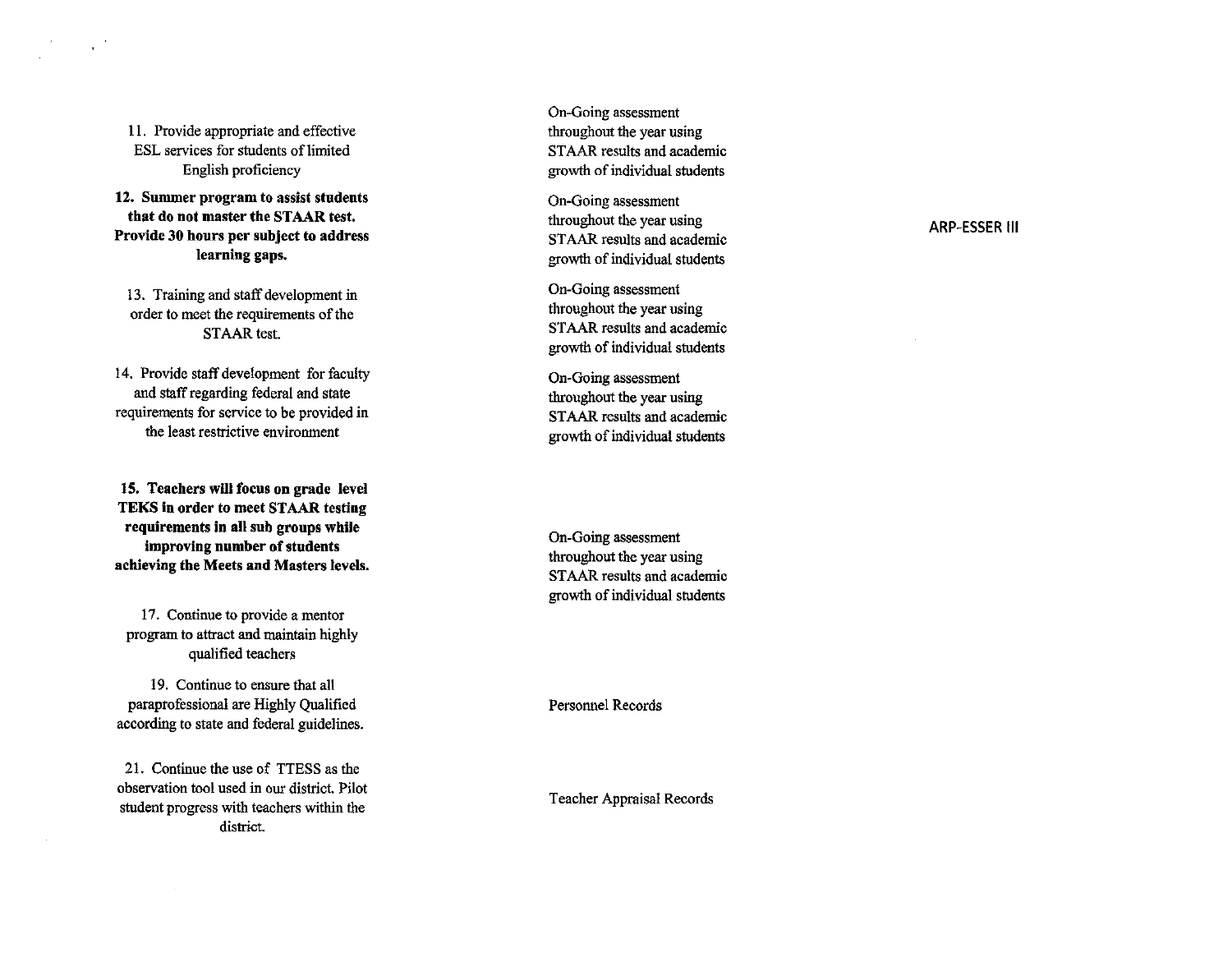22. Addressing needs arising from the Coronavirus pandemic. Strategies for reopening and operating schools to effectively respond to a students' social, emotional, and academic needs. Activities that are necessary to maintain operation of and continuity of service, including continuing to employ existing or hiring new staff members.

 $\frac{1}{\sqrt{2}}\left(\frac{1}{\sqrt{2}}\right)^{2}=\frac{1}{2}\left(\frac{1}{\sqrt{2}}\right)^{2}$ 

**ARP-ESSER III**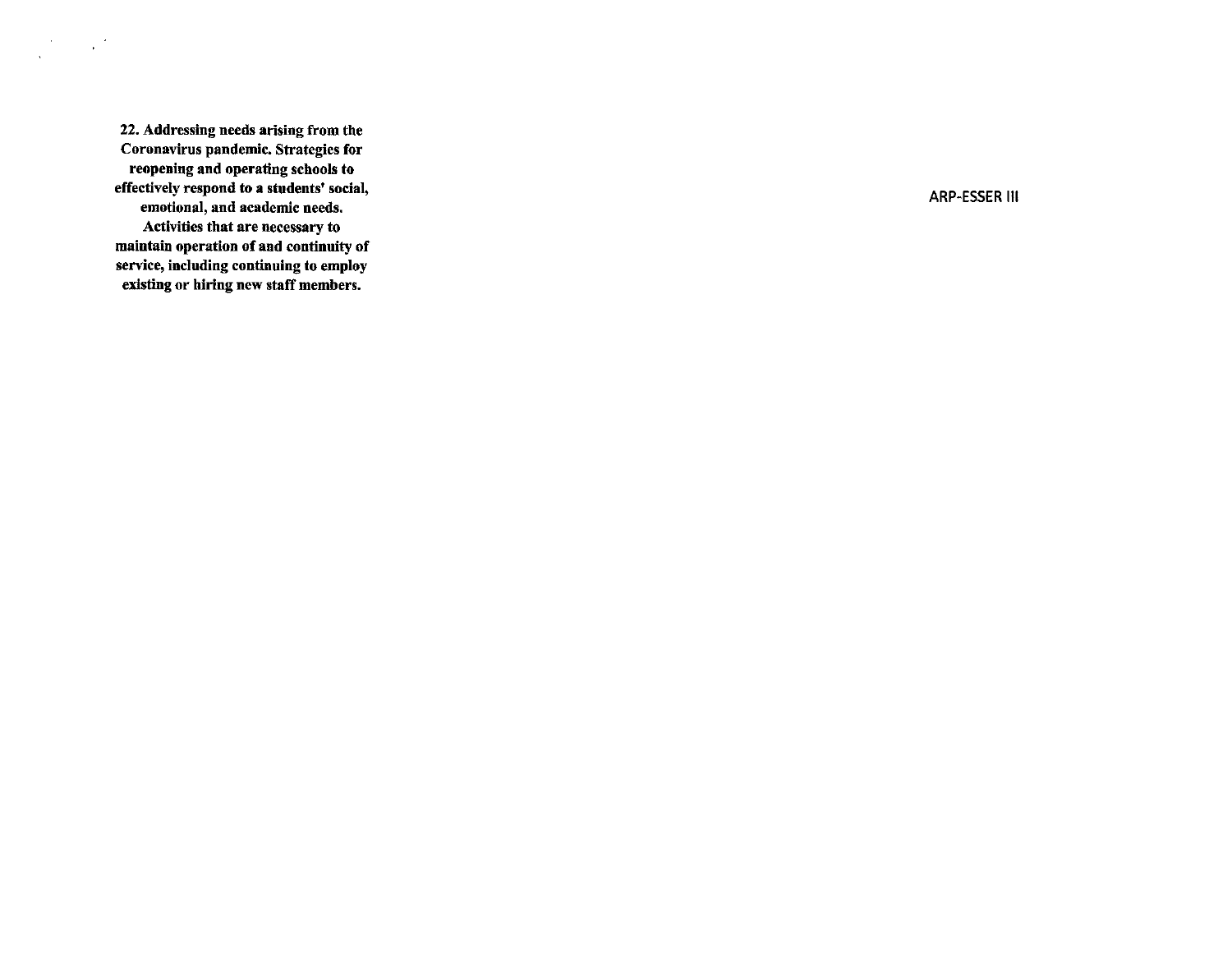**Performance Objective #2: Cayuga Elementary School will** initiate the development of a scope and sequence in the elementary curriculum for all student populations and subgroups.

 $\frac{d}{dt} \frac{d\phi}{dt} = \frac{1}{2} \frac{d\phi}{dt} \frac{d\phi}{dt} \, .$ 

| <b>Strategy</b>                                                                                                                                                          | <b>Staff Responsible</b>                                                                                                     | <b>Evaluation</b>                                                                                               | <b>Timeline</b>                                                                     | <b>Resources</b>                                                                                               |
|--------------------------------------------------------------------------------------------------------------------------------------------------------------------------|------------------------------------------------------------------------------------------------------------------------------|-----------------------------------------------------------------------------------------------------------------|-------------------------------------------------------------------------------------|----------------------------------------------------------------------------------------------------------------|
| 1. Utilize TEKS to meet the needs of<br>all student population groups in grades<br><b>PK-5</b>                                                                           | ли антинистатоп,<br>Teachers and Para-<br>Professionals will<br>play a part in the<br>implementation of<br>these strategies. | <b>Lesson Plans</b>                                                                                             | This performance<br>objective requires on-<br>going evaluation.<br>throughout 2022. | Local, Title I, Compensatory,<br>and Special Education funds<br>will be used to implement<br>these strategies. |
| 2. Teachers will document TEKS in<br>lesson plans                                                                                                                        |                                                                                                                              | <b>Lesson Plans</b>                                                                                             |                                                                                     |                                                                                                                |
| 3. GT strategies will be incorporated<br>into lesson plans. Teachers will be<br>certified and given training yearly in<br>order to meet the needs of our GT<br>students. |                                                                                                                              | Lesson Plans/Professional<br>development records                                                                |                                                                                     |                                                                                                                |
| 4. On-going assessment of at risk<br>students in all subject areas in which<br>they were not successful.                                                                 |                                                                                                                              | ESGI/I-station testing will<br>be done each 6 weeks to<br>determine growth. Unit test<br>will be given in Math. |                                                                                     |                                                                                                                |
| 5. Broaden scope and sequence for<br>grades K-5 by vertical teaming                                                                                                      |                                                                                                                              | Meeting logs/notes                                                                                              |                                                                                     |                                                                                                                |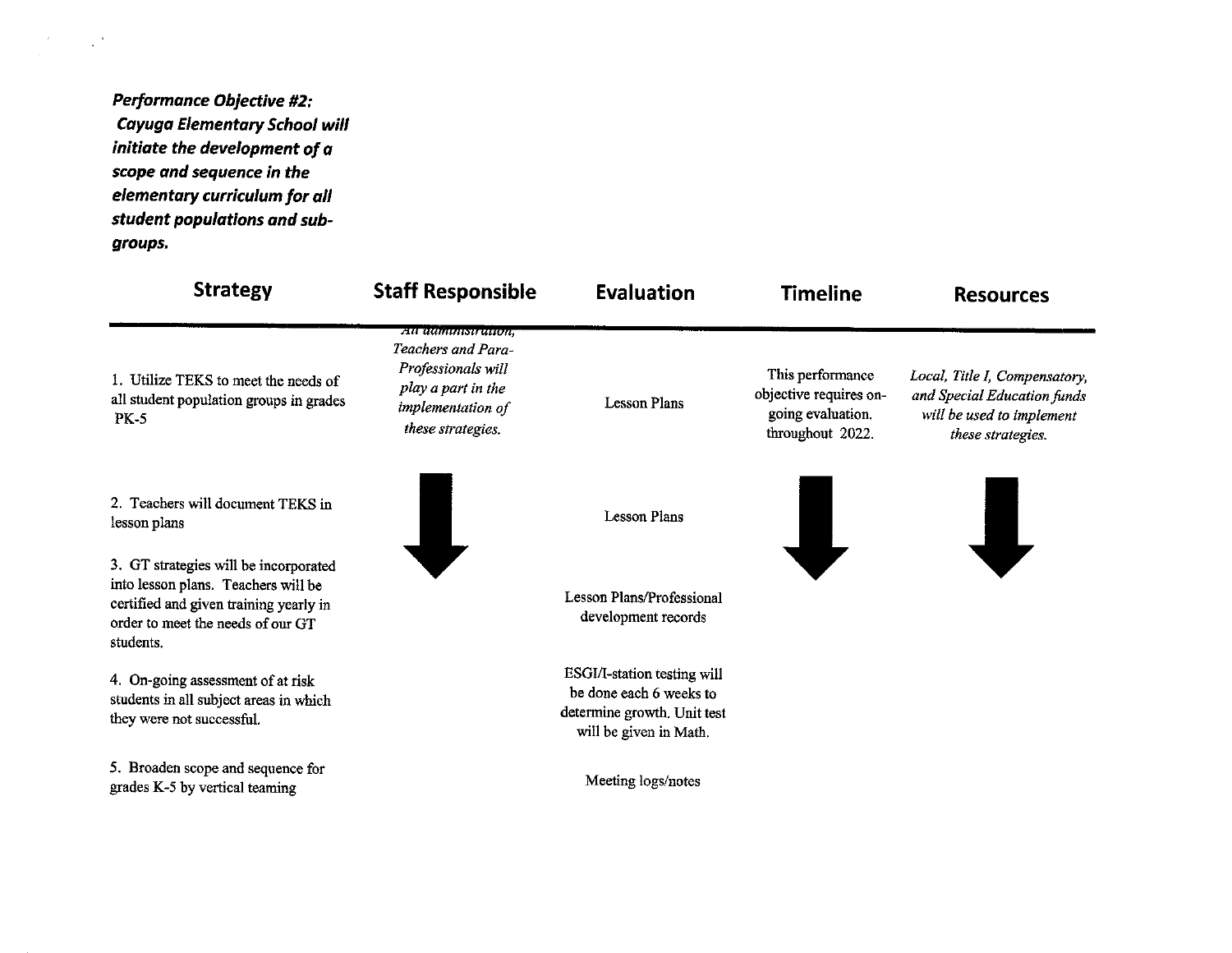6. Allow for grade levels to have concurrent conference in order to collaborate and plan accordingly.

 $\sim 10^6$ 

7. Teachers will continue to monitor all students as well as students in specific sub groups to ensure success on the STAAR test.

8. Teachers will work to identify students and improve percentages in the Student Success Status portion under Closing the Gaps to meet and exceed state standards. (Special **Education**)

9. Work to increase STAAR scores for student enrolled in the Special Education program. Continue to focus of growth of these students.

10. Work to maintain at least 1 years growth for all students taking the **STAAR** test.

11. Vertical teaming will be used to plan for students entering the next grade level. They will be able to see what areas they need additional services for during the school year. (general academics/State testing)

# Schedule

**TAPR /School report Card** 

**TAPR / School report Card** 

**TAPR / School report Card** 

**TAPR / School report Card** 

Meeting logs/notes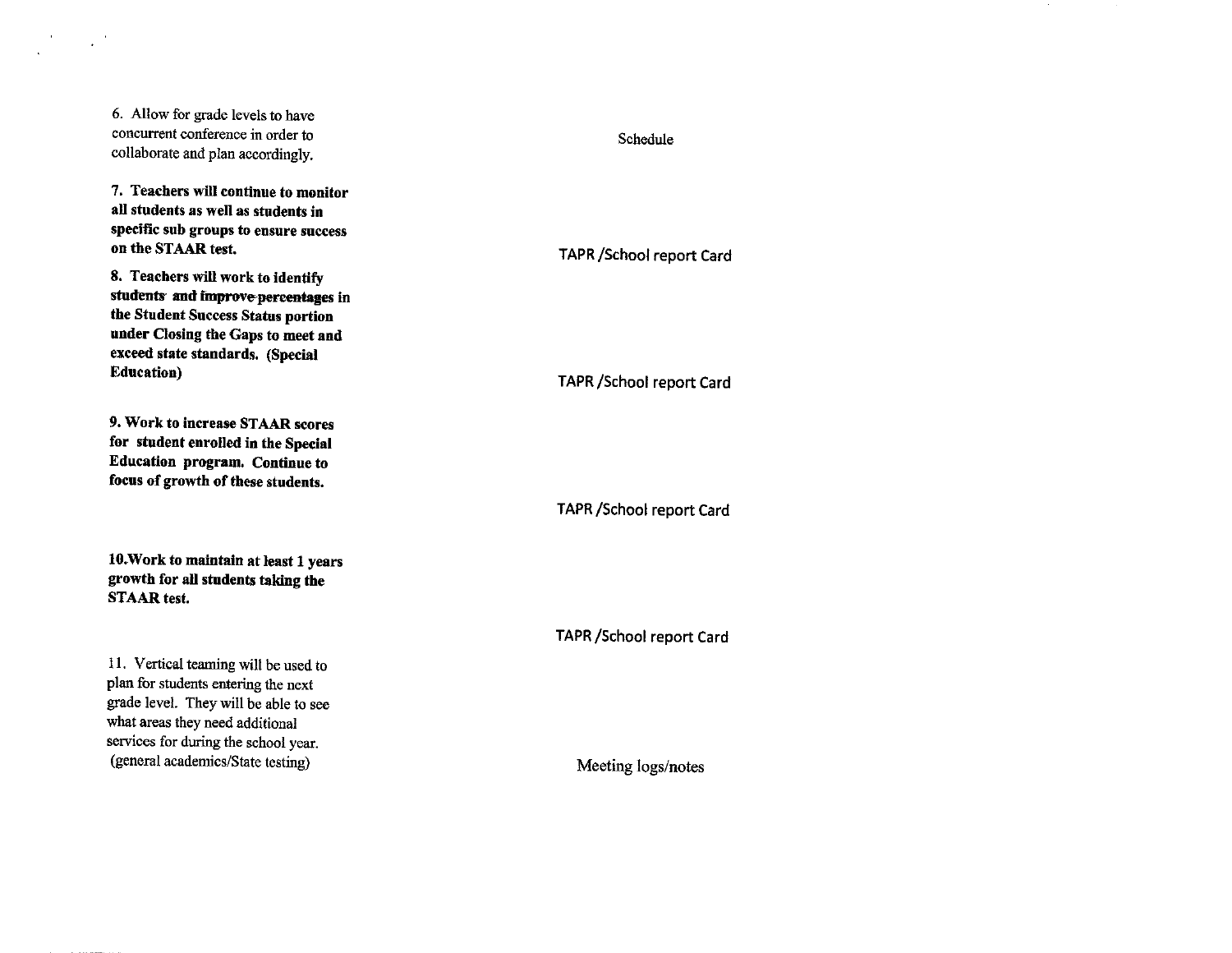12. K-3rd grade teachers and administration will take part in the Reading Academy provided by TEA through Region VII.

 $\mathcal{F}^{\text{max}}_{\text{max}}$ 

 $\overline{a}$ 

13. Student health data will be assessed through a state approved program as well as yearly screenings done by the school nurse. Attendance will also be tracked to see how this affects academic achievement across all sub groups on campus.

Region VII professional development records

**Fitness Gram** results/Nurse logs/attendance logs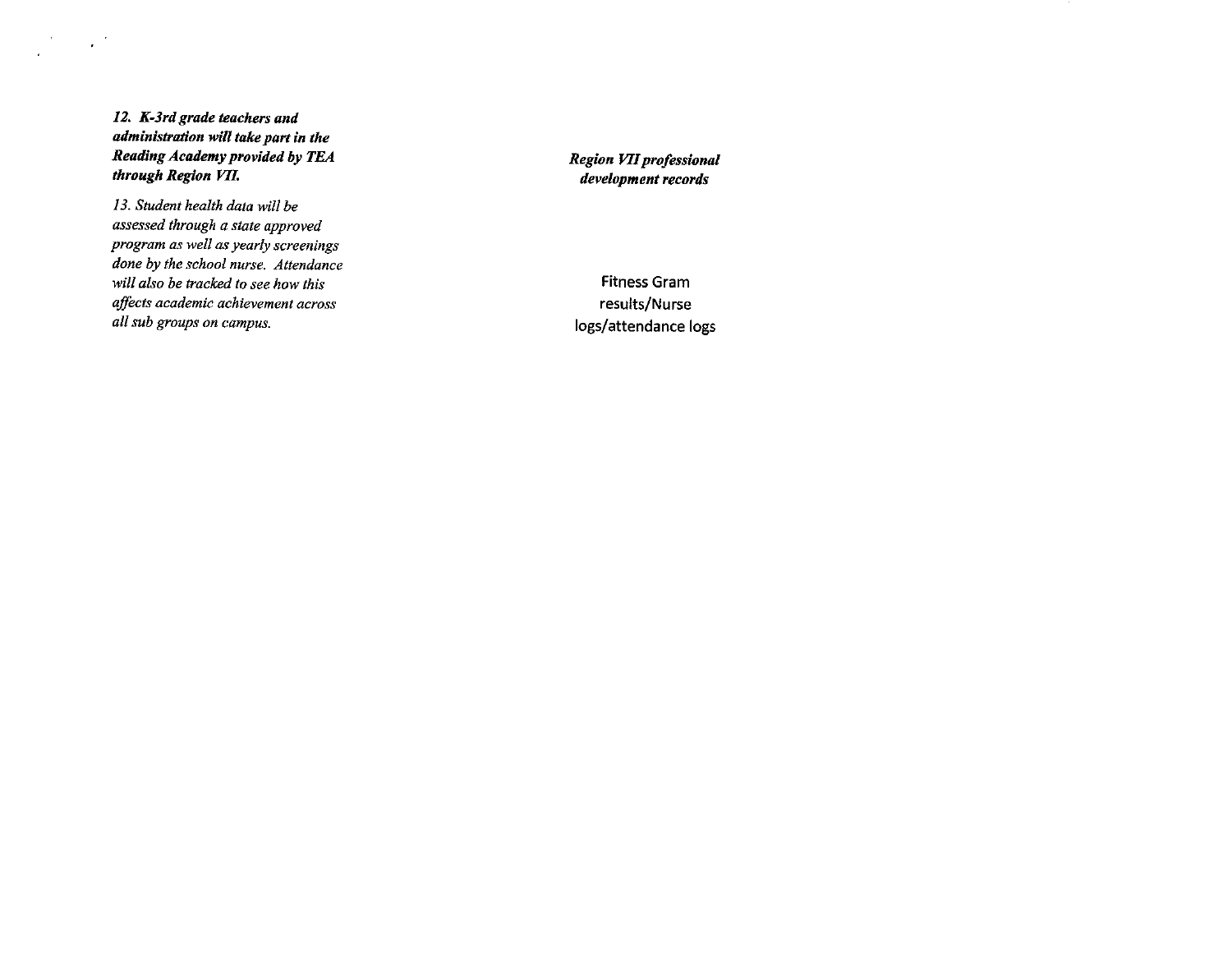# Performance Objective

3: Cayuga I.S.D. will implement an updated<br>technology plan.

 $\label{eq:2} \frac{1}{\sqrt{2}}\sum_{i=1}^n\frac{1}{\sqrt{2}}\left(\frac{1}{\sqrt{2}}\right)^2\left(\frac{1}{\sqrt{2}}\right)^2.$ 

| <b>Strategy</b>                                                                                                                                                 | <b>Staff Responsible</b>                                                                                                        | <b>Evaluation</b>                                                    | <b>Timeline</b>  | <b>Resources</b>                                                                                               |
|-----------------------------------------------------------------------------------------------------------------------------------------------------------------|---------------------------------------------------------------------------------------------------------------------------------|----------------------------------------------------------------------|------------------|----------------------------------------------------------------------------------------------------------------|
| 1. Continue use Ascender as our<br>gradebook campus/district wide.                                                                                              | All administration.<br>Teachers and Para-<br>Professionals will<br>play a part in the<br>implementation of<br>these strategies. | Training logs/certifications<br>through Region VII Service<br>Center | <b>Fall 2022</b> | Local, Title I, Compensatory,<br>and Special Education funds<br>will be used to implement<br>these strategies. |
| 2. Revise and update Internet User<br>Agreement yearly.                                                                                                         |                                                                                                                                 | <b>Staff Records</b>                                                 | <b>Fall 2022</b> | J                                                                                                              |
| 3. Teachers will integrate technology<br>into their curriculum. All students will<br>work towards transitioning to On-Line<br>testing in the 22-23 school year. |                                                                                                                                 | <b>Lesson Plans</b>                                                  | On-going 2022    |                                                                                                                |
| 4. Continue use of Parent Portal in the<br>Ascender Gradebook program.                                                                                          |                                                                                                                                 |                                                                      | On-going 2022    |                                                                                                                |
| 5. Add WIFI to Elementary Gym.                                                                                                                                  |                                                                                                                                 |                                                                      | 2022             |                                                                                                                |
| 6. Maintain the 1:1 ratio of chrome<br>books/students.                                                                                                          |                                                                                                                                 | Master Schedule                                                      | On-going 2022    |                                                                                                                |
| 7. Training for staff on new<br>technology/equipment as well as internet<br>safety.                                                                             |                                                                                                                                 | Training logs/certifications<br>through Region VII Service<br>Center | On-going 2022    |                                                                                                                |
| 8. Continue to update/keep technology<br>current in our classrooms. Replace all<br>white boards with "wantiff"<br>televisions.                                  |                                                                                                                                 | <b>Technology Plan</b>                                               | On-going 2022    |                                                                                                                |
| 9. Implement on-line learning platforms to<br>use for at home learning due to COVID-<br>19. K-2nd will use See-Saw and 3-5 will<br>use Google Classroom.        |                                                                                                                                 | Classroom pages                                                      | On-going 2022    |                                                                                                                |

 $\sim$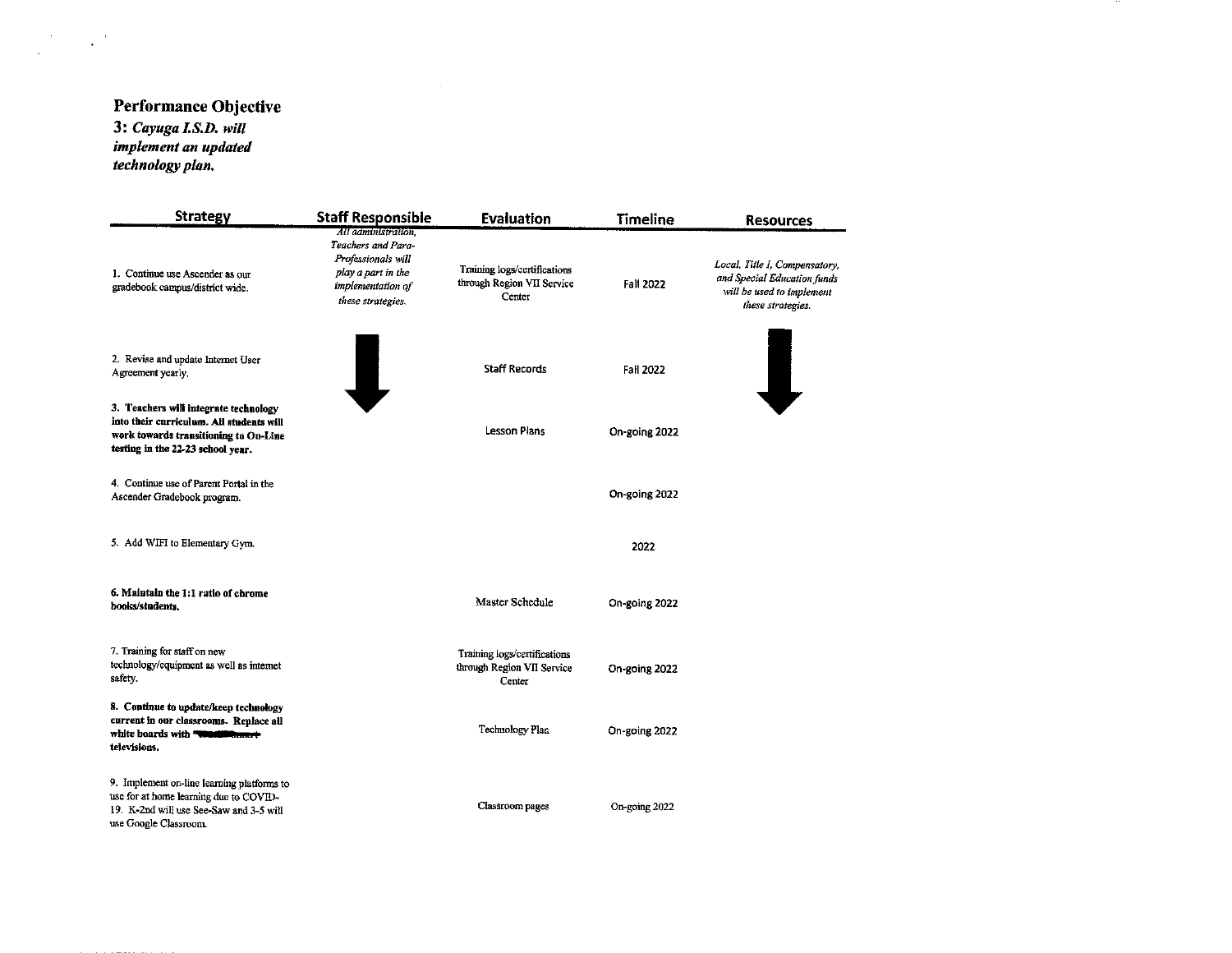Performance Objective #4: **Cayuga Elementary School** will design a coherent sequence of courses to meet student needs by narrowing the gap between regular and special population students.

 $\frac{1}{\sqrt{2}}\sum_{i=1}^{n} \frac{1}{\sqrt{2}} \left(\frac{1}{\sqrt{2}}\right)^2 \left(\frac{1}{\sqrt{2}}\right)^2$ 

| <b>Strategy</b>                                                                                                                                                                                  | <b>Staff Responsible</b>                                                                                                        | Evaluation                                                               | <b>Timeline</b>                              | <b>Resources</b>                                                                                                                       |
|--------------------------------------------------------------------------------------------------------------------------------------------------------------------------------------------------|---------------------------------------------------------------------------------------------------------------------------------|--------------------------------------------------------------------------|----------------------------------------------|----------------------------------------------------------------------------------------------------------------------------------------|
| 1. Utilize & document pre-referral<br>intervention team and process prior<br>to special education referral by<br>completing RTI team packet.                                                     | All administration.<br>Teachers and Para-<br>Professionals will<br>play a part in the<br>implementation of<br>these strategies. | RTI Meeting logs                                                         | requires on-going evaluation<br>during 2022. | This performance objective Local, Title I, Compensatory, and Special<br>Education funds will be used to<br>implement these strategies. |
| 2. Provide timely diagnostic<br>services for students whereby<br>students are identified and served<br>accordingly                                                                               |                                                                                                                                 | Referral paperwork (RTI-<br>ACSE COOP)                                   |                                              |                                                                                                                                        |
| 3. Students with disabilities will be<br>included in State assessments using<br>the STAAR test.                                                                                                  |                                                                                                                                 | <b>STAAR Reports</b>                                                     |                                              |                                                                                                                                        |
| 4. Conferences between Special<br>Education teachers and regular<br>education teachers will be held at<br>least one time per 6- weeks                                                            |                                                                                                                                 | Progress reports are done<br>every 3 weeks to monitor<br>these students. |                                              |                                                                                                                                        |
| 5. PPCD students identified and<br>grouped with Pre-Kindergarten<br>students to enhance social skills.                                                                                           |                                                                                                                                 | Summer 2021                                                              |                                              |                                                                                                                                        |
| 6. Implement inclusion and<br>inclusion support for students in<br>order to allow students to stay in the<br>mainstream classrooms when<br>appropriate. Increase inclusion<br>percentage by 20%. |                                                                                                                                 | Student IEP's/Scheduling                                                 |                                              |                                                                                                                                        |
| 7. Create a Google document that is<br>shared amongst staff to track all<br>students that are in any stage of<br>intervention.                                                                   |                                                                                                                                 | Google Document                                                          |                                              |                                                                                                                                        |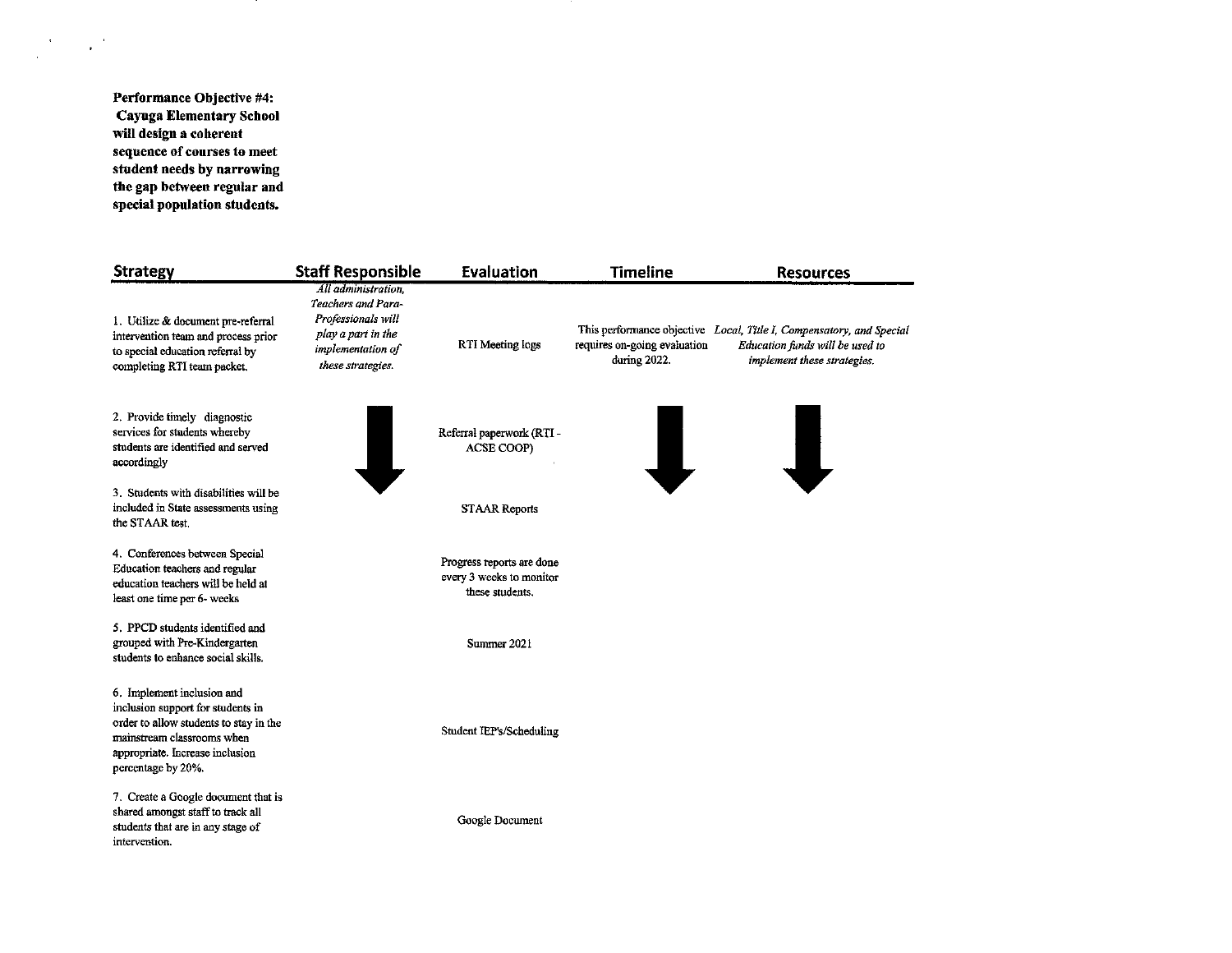Performance Objective 5:

 $\mathcal{L}^{(2)}$ 

 $\mathcal{A}$  $\mathcal{L}^{\mathcal{L}}$ 

 $\sim$ 

Cayuga Elementary School will improve communication systemwide, and gain input from staff on appropriate staff development and school needs.

| <b>Strategy</b>                                                                                                                | <b>Staff Responsible</b>                                                                                                   | Evaluation                                                                      | <b>Timeline</b>                                                            | <b>Resources</b>                                                                                               |
|--------------------------------------------------------------------------------------------------------------------------------|----------------------------------------------------------------------------------------------------------------------------|---------------------------------------------------------------------------------|----------------------------------------------------------------------------|----------------------------------------------------------------------------------------------------------------|
| 1. Conduct a systematic and thorough<br>needs assessment for all areas of the<br>school including professional<br>development. | ти ампинаният,<br>Teachers and Para-<br>Professionals will<br>play a part in the<br>implementation of<br>these strategies. | This area will be monitored<br>using walk throughs/TTESS<br>and staff feedback. | This performance objective<br>requires on-going evaluation<br>during 2022. | Local, Title I, Compensatory, and<br>Special Education funds will be<br>used to implement these<br>strategies. |
| 3. Faculty meetings                                                                                                            |                                                                                                                            |                                                                                 |                                                                            |                                                                                                                |

4. Communicate all planned activities using Google Calendar.

5. Committees will meet as needed: Attendance, CAT, Technology, DWIC, School Health Advisory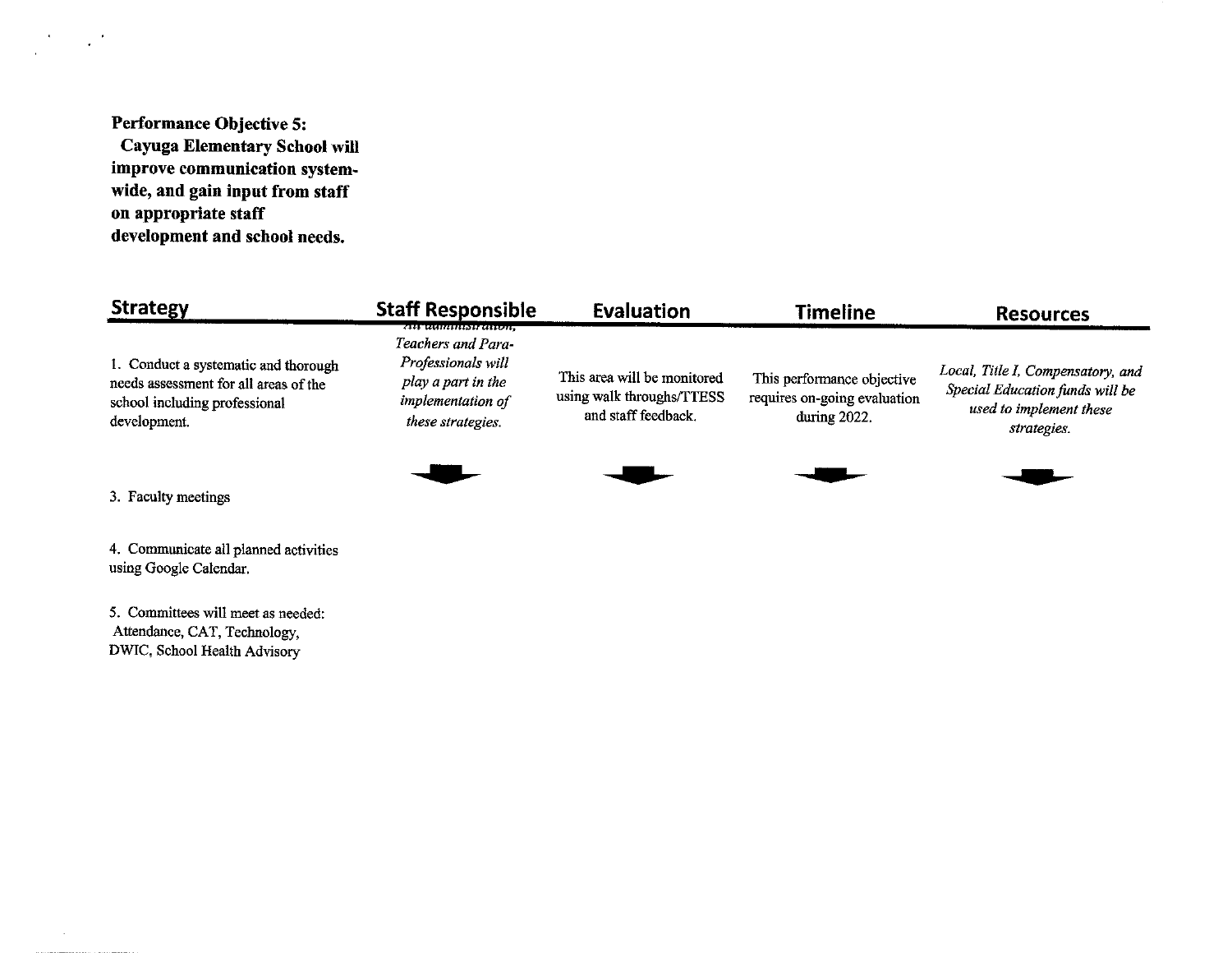Performance Objective #6: Cayuga Elementary School will strive to maintain an attendance rate of 97% or above.

 $\sim$   $-$ 

 $\mathcal{F}^{\text{max}}_{\text{max}}$ 

| <b>Strategy</b>                                                | <b>Staff Responsible</b>                                                                                                        | <b>Evaluation</b>                                              | <b>Timeline</b>                                     | <b>Resources</b>                                                                                                                       |
|----------------------------------------------------------------|---------------------------------------------------------------------------------------------------------------------------------|----------------------------------------------------------------|-----------------------------------------------------|----------------------------------------------------------------------------------------------------------------------------------------|
| 1. Provide 6 weeks and yearly awards for<br>perfect attendance | All administration.<br>Teachers and Para-<br>Professionals will<br>play a part in the<br>implementation of<br>these strategies. | All evaluation will be<br>kept in our Attendance<br>log books. | This performance<br>objective requires on-<br>2022. | Local, Title I, Compensatory,<br>and Special Education funds<br>going evaluation during will be used to implement these<br>strategies. |
| 2. Contact student's parents after four (4)<br>absences        |                                                                                                                                 |                                                                |                                                     |                                                                                                                                        |
| 3. Visit homes of students who continue                        |                                                                                                                                 |                                                                |                                                     |                                                                                                                                        |

3. Visit homes of students who continue to have excessive absences

4. Written communication to parents on<br>5th absence and any absences that follow.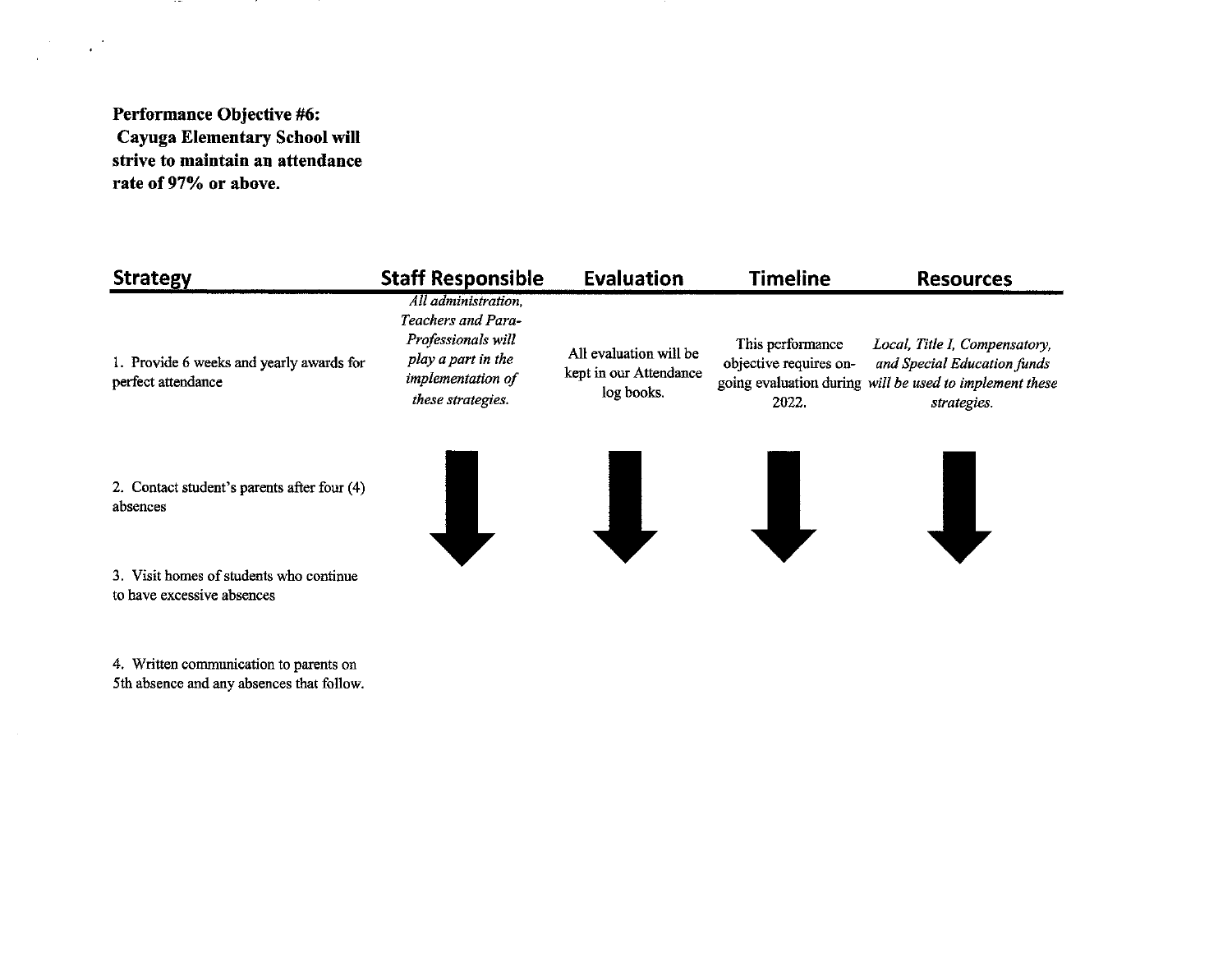# **Performance Objective**

 $\bullet$ 

 $\mathbf{r}$ 

#7: Cayuga Elementary will promote a safe school environment for students and staff.

| <b>Strategy</b>                                                                                                                                               | <b>Staff Responsible</b>                                                                                                        | <b>Evaluation</b>               | <b>Timeline</b>                                                | <b>Resources</b>                                                                                               |
|---------------------------------------------------------------------------------------------------------------------------------------------------------------|---------------------------------------------------------------------------------------------------------------------------------|---------------------------------|----------------------------------------------------------------|----------------------------------------------------------------------------------------------------------------|
| 1. Make building improvements and<br>renovations to address student safety and<br>other educational needs.                                                    | All administration,<br>Teachers and Para-<br>Professionals will<br>play a part in the<br>implementation of<br>these strategies. | Needs assessment/building plans | 2022 school year/school<br>board plans                         | <b>Rural School Funds</b>                                                                                      |
| 2. Install a speaker system that would<br>allow for staff and students on the<br>playground or other outside areas to be<br>notified in case of an emergency. |                                                                                                                                 |                                 | 2022                                                           | <b>Rural School Funds</b>                                                                                      |
| 3. Provide ISS, behavior intervention,<br>and counseling on behavior management                                                                               |                                                                                                                                 | Discipline reports TxEIS        | This performance objective<br>requires on-going<br>evaluation. | Local, Title I, Compensatory,<br>and Special Education funds<br>will be used to implement<br>these strategies. |
| 4. Participate in Red Ribbon Week to<br>promote drug awareness                                                                                                |                                                                                                                                 |                                 | Fall 2022                                                      |                                                                                                                |

 $\sim$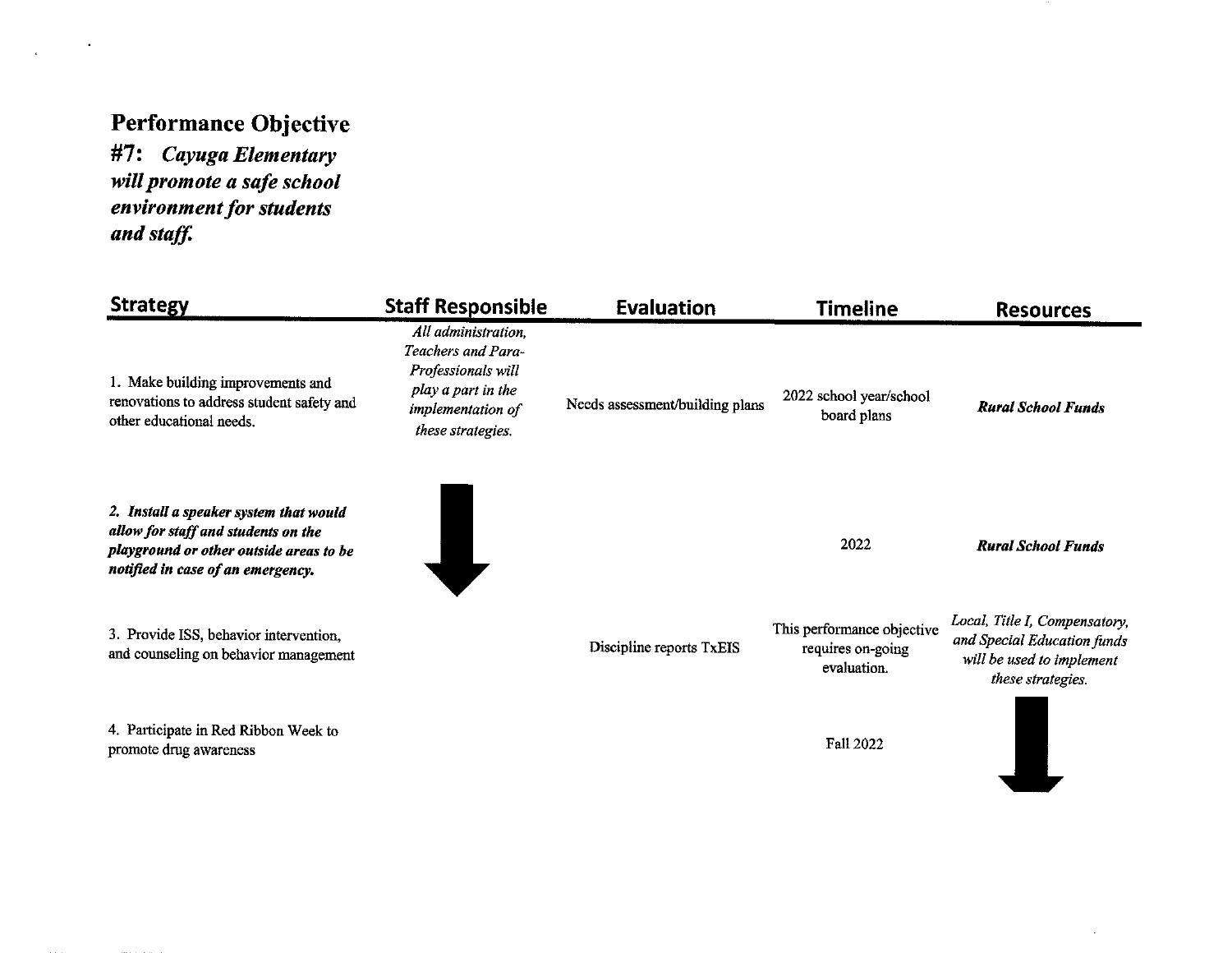5. Complete emergency forms on all students and staff to include school handbooks and Code of Conduct.

 $\bullet$ 

 $\bar{z}$ 

6. Reduce class disruptions and discipline reports through monitoring and implementation of CISD discipline plan

7. Lock all classroom doors, hallway doors and require visitor passes.

8. Inspect all grounds, equipment, and walkways to ensure a safe environment

9. Teach conflict resolution, bully prevention, and child sexual abuse prevention.

10. Use of Crisis go app

Student records

Walk through by campus Principal

This performance objective requires on-going evaluation during 2022.

Walk throughs by campus Principal

Walk throughs by campus Principal

Mrs. Poland records

Aug-22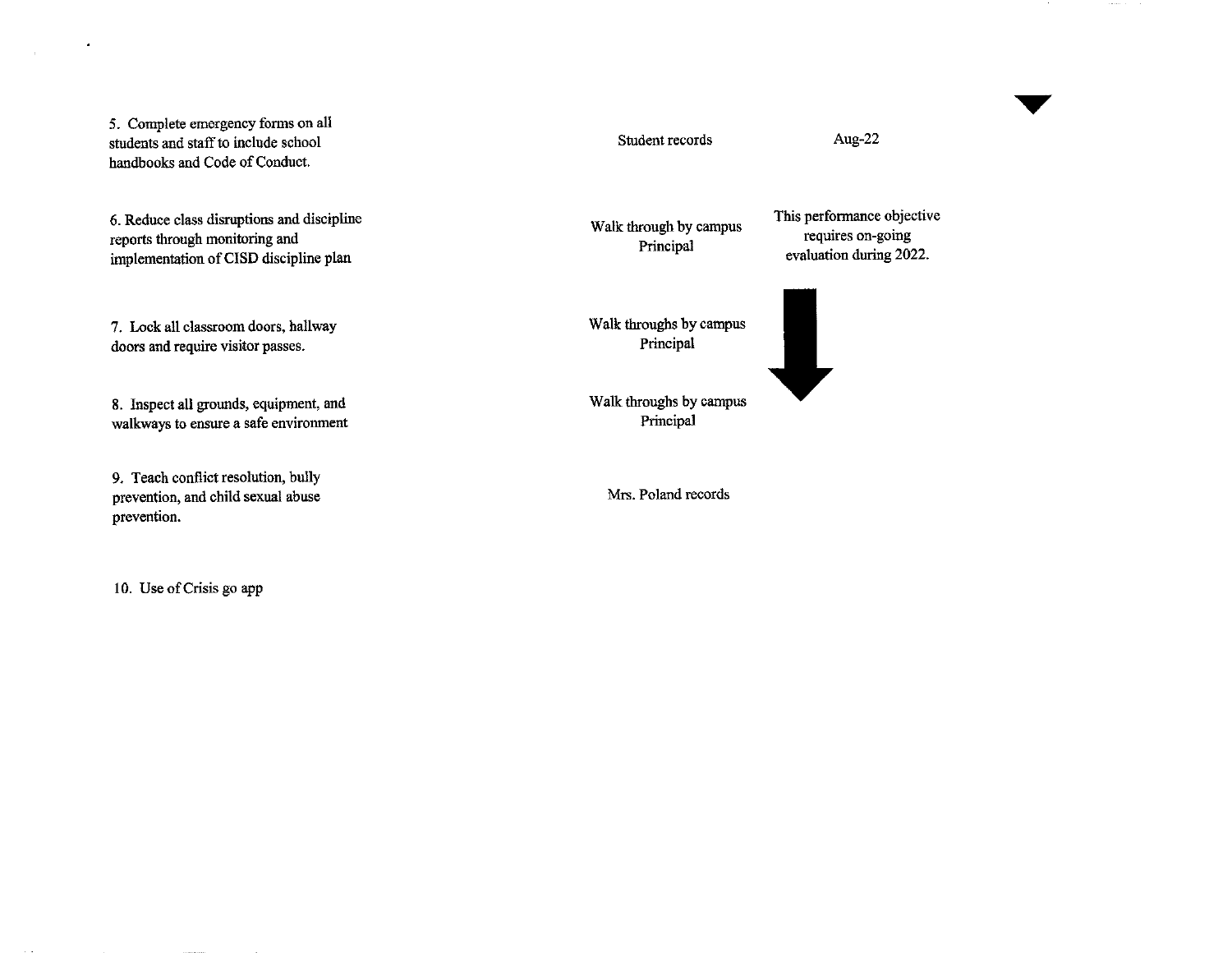Perform<del>ance Objective #8</del>: *Cayuga*<br>Elementary will promote parent and community involvement in regular, two way, and meaningful communication involving student academic learning and school activities.

 $\sim$   $^{\circ}$ 

 $\mathcal{L}_{\rm eff}$ 

 $\alpha$  and  $\alpha$  .

| <b>Strategy</b>                                                                                                                                                                | <b>Staff Responsible</b>                                                                                                        | <b>Evaluation</b>                                 | <b>Timeline</b>                                                            | <b>Resources</b>                                                                                               |
|--------------------------------------------------------------------------------------------------------------------------------------------------------------------------------|---------------------------------------------------------------------------------------------------------------------------------|---------------------------------------------------|----------------------------------------------------------------------------|----------------------------------------------------------------------------------------------------------------|
| 1. Develop and complete partnership with<br>parents through the Home/school compact.<br>Discuss with parents during Open House                                                 | All administration.<br>Teachers and Para-<br>Professionals will<br>play a part in the<br>implementation of<br>these strategies. | Forms to be placed in student folders<br>anmally. | Aug-22                                                                     | Local, Title I, Compensatory,<br>and Special Education funds will<br>be used to implement these<br>strategies. |
| 2. Send 3 week and 6 week progress<br>reports on students. Offer parental access<br>to an on-line grade book for monitoring<br>student performance.                            |                                                                                                                                 | Progress Reports                                  | This performance objective<br>requires on-going evaluation<br>during 2022. |                                                                                                                |
| 3. Invite and notify parents of all special<br>events and activities via newsletters.<br>Blackboard Connect, other social media.                                               |                                                                                                                                 |                                                   | This performance objective<br>requires on-going evaluation<br>during 2022. |                                                                                                                |
| 4. Host Open House at the beginning of the<br>school year                                                                                                                      |                                                                                                                                 | Sign-In Logs                                      | Aug-22                                                                     |                                                                                                                |
| 5. Provide information to parents via<br>handbook that explains parental rights and<br>responsibilities. Publish on Cayuga ISD<br>Website yearly.                              |                                                                                                                                 | Handbook Receipts                                 | Aug-22                                                                     |                                                                                                                |
| 6. Hold a Title I Annual meeting where<br>parents are allowed to have input in school<br>programs and professional development.                                                |                                                                                                                                 | Sign-In Logs                                      | Summer 2022                                                                |                                                                                                                |
| 7. Continue the use of the Blackboard<br>Connect system to keep parents informed of<br>events.                                                                                 |                                                                                                                                 | Blackboard connect logs                           | This performance objective<br>requires on-going evaluation<br>during 2022. |                                                                                                                |
| 8. Effective use of the district's website<br>and social media (Facebook and Instagram)<br>to inform parents and community members<br>of student activities and school events. |                                                                                                                                 |                                                   | 2022                                                                       |                                                                                                                |
| Teachers will communicate daily/weekly<br>through the use of a student folder. Each<br>class will also use REMIND to communicate<br>daily.                                     |                                                                                                                                 |                                                   | This performance objective<br>requires on-going evaluation<br>during 2022. |                                                                                                                |

 $\sim$ 

 $\sim$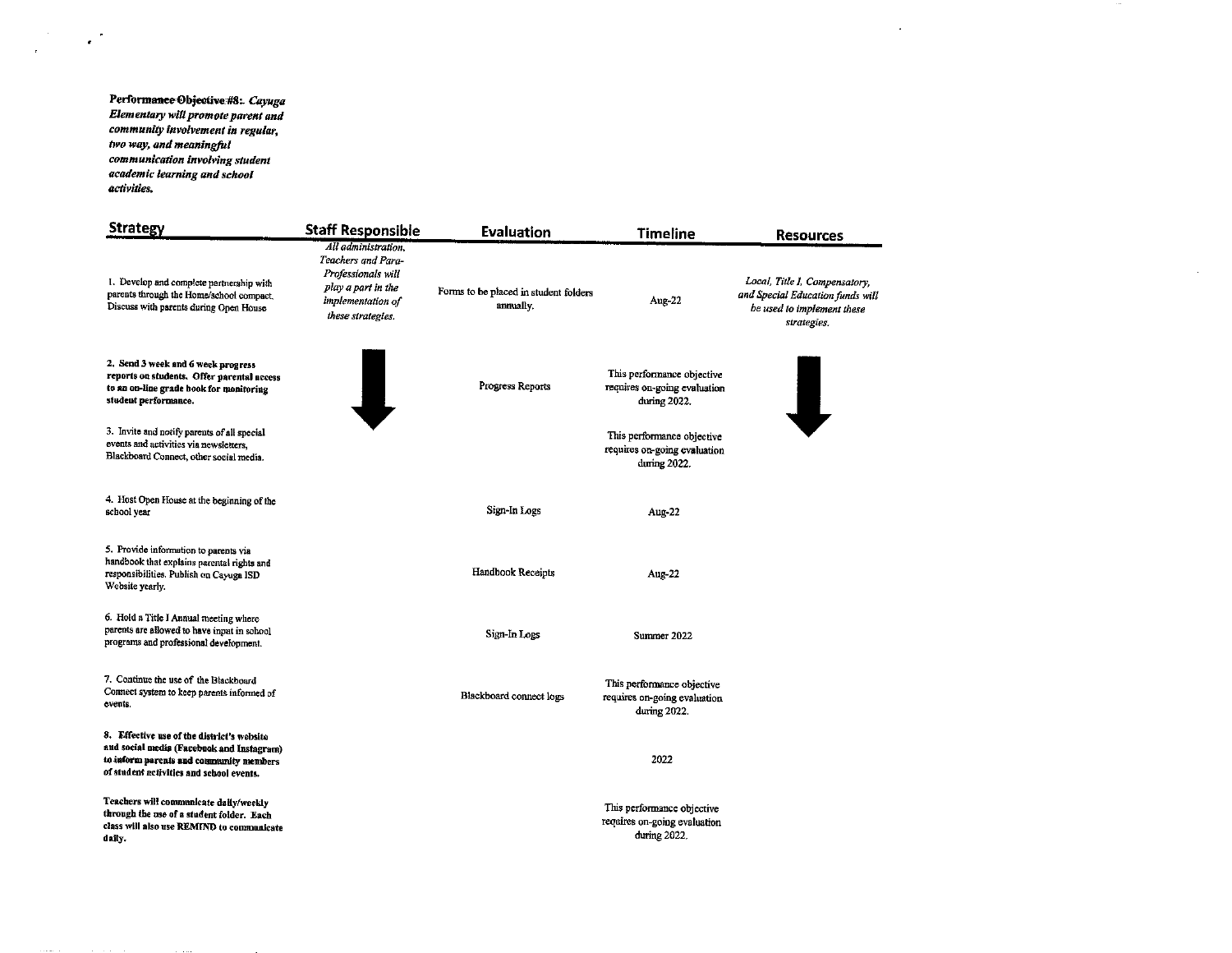# **Performance Objective** #9: Cayuga Elementary School will provide a Pre-Kindergarten program to serve the needs of eligible students.

 $\bullet$ 

 $\mathcal{L}^{\mathcal{L}}$ 

| <b>Strategy</b>                                                                                                                  | <b>Staff Responsible</b>                                                                                                        | <b>Evaluation</b>   | <b>Timeline</b>                     | <b>Resources</b>                                                                                               |
|----------------------------------------------------------------------------------------------------------------------------------|---------------------------------------------------------------------------------------------------------------------------------|---------------------|-------------------------------------|----------------------------------------------------------------------------------------------------------------|
| 1. Provide a Pre-Kindergarten program so<br>that students will be exposed to school at a<br>younger age.                         | All administration,<br>Teachers and Para-<br>Professionals will<br>play a part in the<br>implementation of<br>these strategies. |                     | <b>Fall 2022</b>                    | Local, Title I, Compensatory,<br>and Special Education funds<br>will be used to implement<br>these strategies. |
| 2. Coordinate schedules and planning time<br>for PK and Kindergarten teachers to work<br>together to align curriculum and goals. |                                                                                                                                 | Master Schedule     | On-going assessment during<br>2022. |                                                                                                                |
| 3. Instruction is aligned to meet and exceed<br>all Pre-K goals in order to prepare them for<br>Kindergarten.                    |                                                                                                                                 | <b>Lesson Plans</b> | On-going assessment during<br>2022. |                                                                                                                |
| 4. Integrate PPCD with our Pre-<br>Kindergarten students in order to meet the<br>needs of special populations.                   |                                                                                                                                 | Peims Data          | On-going assessment during<br>2022. |                                                                                                                |

**Contractor**